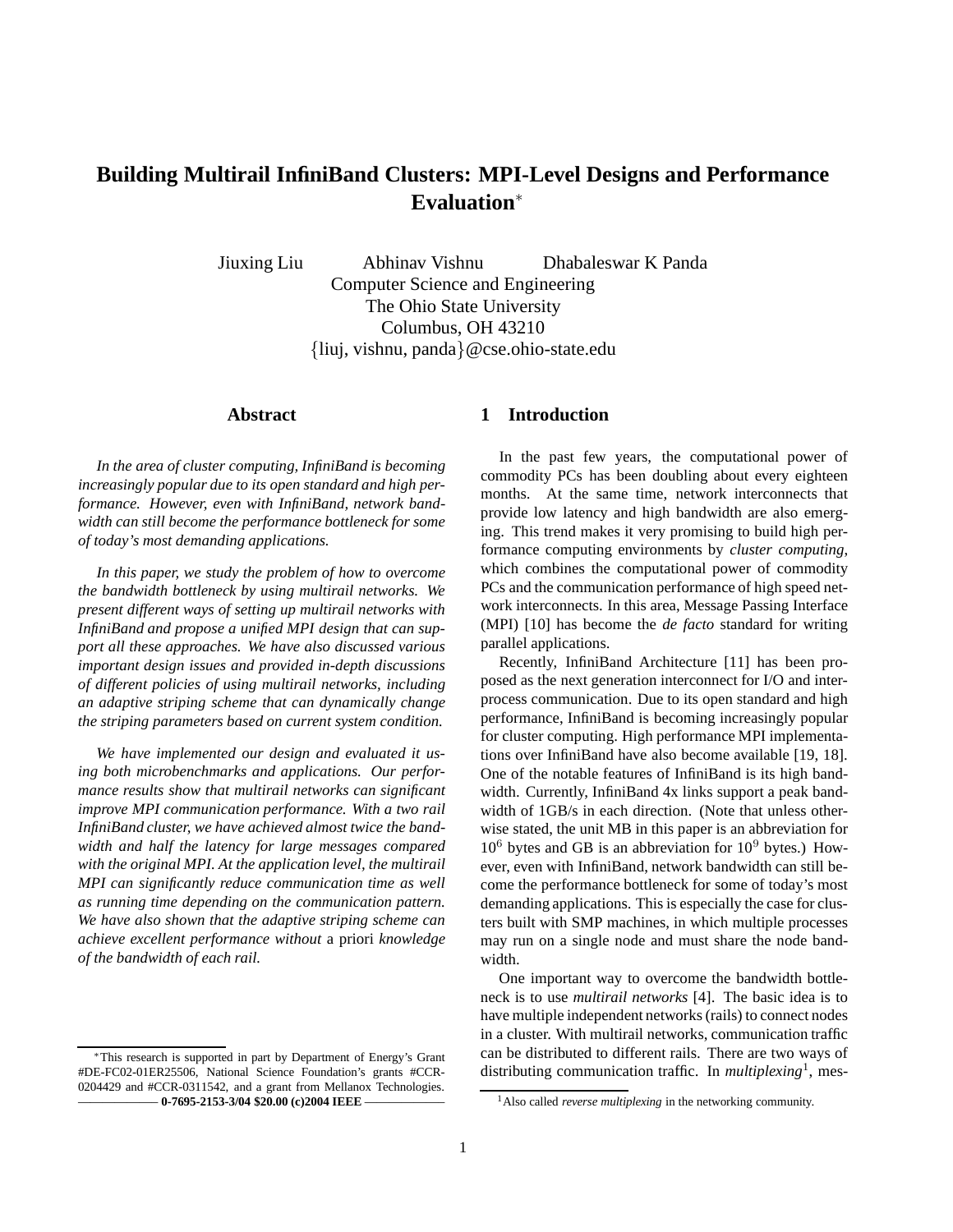sages are sent through different rails in a round robin fashion. In *striping*, messages are divided into several chunks and sent out simultaneously using multiple rails. By using these techniques, the bandwidth bottleneck can be avoided or alleviated.

In this paper, we present a detailed study of designing high performance multirail InfiniBand clusters. We discuss various ways of setting up multirail networks with Infini-Band and propose a unified MPI design that can support all these approaches. Our design achieves low overhead by taking advantage of RDMA operationsin InfiniBand and integrating the multirail design with MPI communication protocols. Our design also features a very flexible architecture that supports different policies of using multiple rails. We have provided in-depth discussions of different policies and also proposed an adaptive striping policy that can dynamically change the striping parameters based on the current available bandwidth of different rails.

We have implemented our design and evaluated it using both microbenchmarks and applications using an 8-node InfiniBand testbed. Our performance results show that multirail networks can significantly improve MPI communication performance. With a two rail InfiniBand network, we have achieved almost twice the bandwidth and half the latency for large messages compared with the original MPI. The peak unidirectional bandwidth and bidirectional bandwidth we have achieved are 1723 MB/s and 1877 MB/s, respectively. Depending on the communication pattern, multirail MPI can significantly reduce communication time as well as running time for certain applications. We have also shown that for rails with different bandwidth, the adaptive striping scheme can achieve excellent performance without *a priori* knowledge of the bandwidth of each rail. It can even outperform static schemes with *a priori* knowledge of rail bandwidth in certain cases.

The remaining part of the paper is organized as follows: In Section 2, we provide background information of this work. We discuss different ways of setting up InfiniBand multirail networks in Section 3. Our multirail MPI design is presented in Section 4. We discuss some of the details design issues in Section 5. In Section 6, we present performance results of our multirail MPI. Related work is described in Section 7. In Section 8, we conclude and discuss our future directions.

## **2 Background**

In this section, we provide background information for our work. First, we provide a brief introduction of Infini-Band. Then, we discuss the internal communication protocols used by MPI and their implementation over InfiniBand.

#### **2.1 Overview of InfiniBand**

The InfiniBand Architecture (IBA) [11] defines a switched network fabric for interconnecting processing nodes and I/O nodes. It provides a communication and management infrastructure for inter-processor communication and I/O. In an InfiniBand network, processing nodes and I/O nodes are connected to the fabric by Channel Adapters (CA). Host Channel Adapters (HCAs) sit on processing nodes.

The InfiniBand communication stack consists of different layers. The interface presented by Channel adapters to consumers belongs to the transport layer. A queue-pair based model is used in this interface. A Queue Pair in InfiniBand Architecture consists of two queues: a send queue and a receive queue. The send queue holds instructions to transmit data and the receive queue holds instructions that describe where received data is to be placed. Communication operations are described in Work Queue Requests (WQR), or *descriptors*, and submitted to the work queue. The completion of WQRs is reported through Completion Queues (CQs). InfiniBand supports different classes of transport services. In this paper, we focus on the Reliable Connection (RC) service. InfiniBand Architecture supports both channel and memory semantics. In channel semantics, send/receive operations are used for communication. In memory semantics, InfiniBand supports Remote Direct Memory Access (RDMA) operations, including RDMA write and RDMA read. RDMA operations are one-sided and do not incur software overhead at the remote side. In these operations, the sender (initiator) can directly access remote memory by posting RDMA descriptors. The operation is transparent to the software layer at the receiver (target) side.

At the physical layer, InfiniBand supports different link speeds. Most HCAs in the current market support 4x links, which can potentially achieve a peak bandwidth of 1 GB/s. 12x links are also available. However, currently they are used to interconnected switches rather than end nodes.

## **2.2 Overview of MPI Protocols**

MPI defines four different communication modes: *Standard*, *Synchronous*, *Buffered*, and *Ready*. Two internal protocols, *Eager* and *Rendezvous*, are usually used to implement these four communication modes. These protocols are handled by a component in the MPI implementation called *progress engine*. In Eager protocol, the message is pushed to the receiver side regardless of its state. In Rendezvous protocol, a handshake happens between the sender and the receiver via control messages before the data is sent to the receiver side. Usually, Eager protocol is used for small messages and Rendezvous protocol is used for large messages.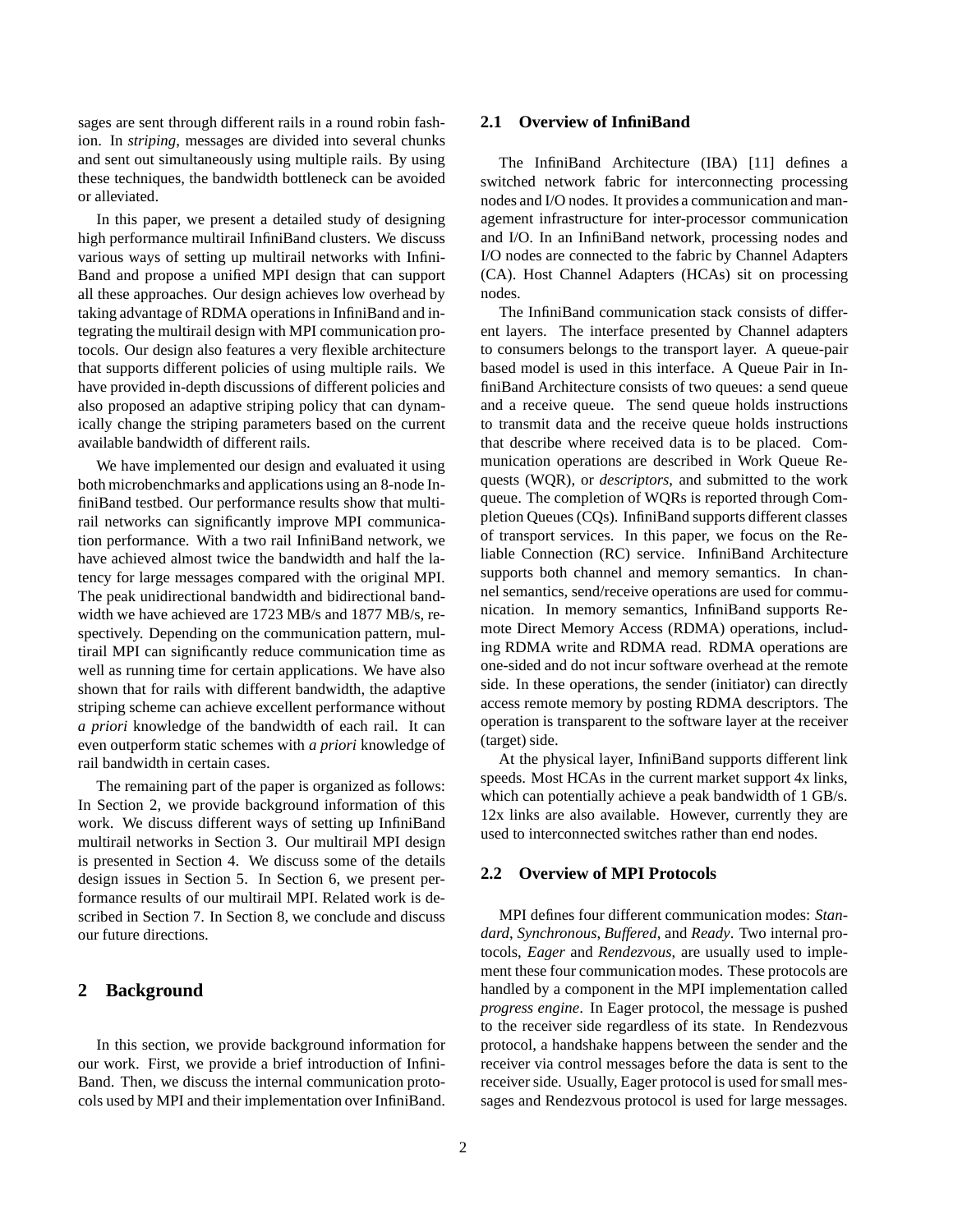



**Figure 1. MPI Eager and Rendezvous Protocols**

When we are transferring large data buffers, it is beneficial to avoid extra data copies. A zero-copy Rendezvous protocol implementation can be achieved by using RDMA write. In this implementation, the buffers are pinned down in memory and the buffer addresses are exchanged via the control messages. After that, the data can be written directly from the source buffer to the destination buffer by doing RDMA write. This approach has been widely used for implementing MPI over different interconnects [19, 12, 2].

For small data transfer in Eager protocol and control messages, the overhead of data copies is small. Therefore, we need to push messages eagerly toward the other side to achieve better latency. This requirement matches well with the properties of InfiniBand send/receive operations. However, send/receive operations have their disadvantages such as lower performance and higher overhead. Therefore, our previous work in [13] proposed a scheme that uses RDMA operations also for small data and control messages. This scheme improves both latency and bandwidth of small message transfers in MPI.

# **3 InfiniBand Multirail Network Configurations**

InfiniBand multirail networks can be set up in different ways. In this section, we discuss three types of possible multirail network configurations and their respective benefits. In the first approach, multiple HCAs are used in each node. The second approach exploits multiple ports in a single HCA. Finally, we describe how to set up *virtual multirail networks* with only a single port by using the LID mask control (LMC) mechanism in InfiniBand.

## **3.1 Multiple HCAs**

Although InfiniBand Architecture specifies 12x links, current InfiniBand HCAs in the market can support only up to 4x speed. A straightforward way to alleviate the bandwidth bottleneck is to use multiple HCAs in each node and connect them to the InfiniBand switch fabric. Through the support of communication software, users can take advantage of the aggregated bandwidth of all HCAs in each node without modifying applications. Another advantage of using multiple HCAs per node is that possible bandwidth bottlenecks in local I/O buses can also be avoided. For example, the PCI-X 133 MHz/64 bit bus (used by most 4x HCAs in the current market) can only support around 1 GB/s aggregated bandwidth. Although a 4x HCA has a peak aggregated bandwidth of 2 GB/s for both link directions, its performance is limited by the PCI-X bus. These problems can be alleviated by connecting multiple HCAs to different I/O buses in a system.

A multirail InfiniBand setup using multiple HCAs per node can connect each of HCAs in a node to a separate switch. If a larger switch is available, all HCAs can also be connected to this single physical network. Through the use of appropriate switch configurations and routing algorithms, using a single network can be equivalent to a multirail setup.

## **3.2 Multiple Ports**

Currently, many InfiniBand HCAs in the market have multiple ports. For example, InfiniHost HCAs [14] from Mellanox have two ports in each card. Therefore, multirail InfiniBand networks can also be constructed by taking advantage of multiple ports in a single HCA. This approach can be very attractive because compared with using multiple HCAs, it only requires one HCA per node. Hence, the total cost of multirail networks can be significantly reduced.

However, as we have discussed, the local I/O bus can be the performance bottleneck in such a configuration because all ports of a HCA have to share the I/O bus. Hence, this approach will not achieve any performance benefit by using 4x HCAs with PCI-X buses. However, benefits can be achieved by using future HCAs that support PCI-X Double Data Rate (DDR) or Quad Data Rate (QDR) interfaces. Recently, PCI Express [21] has been introduced as the next generation local I/O interconnect. PCI Express uses a serial, point-to-point interface. It can deliver scalable bandwidth by using multiple lanes in each point-to-point link. For example, an 8x PCI Express link can achieve 2 GB/s bandwidth in each direction (4 GB/s total). Multiple port Infini-Band HCAs that support PCI Express are already available in the market [15]. Therefore, this approach can be very useful in constructing multirail networks using systems that have PCI Express interfaces.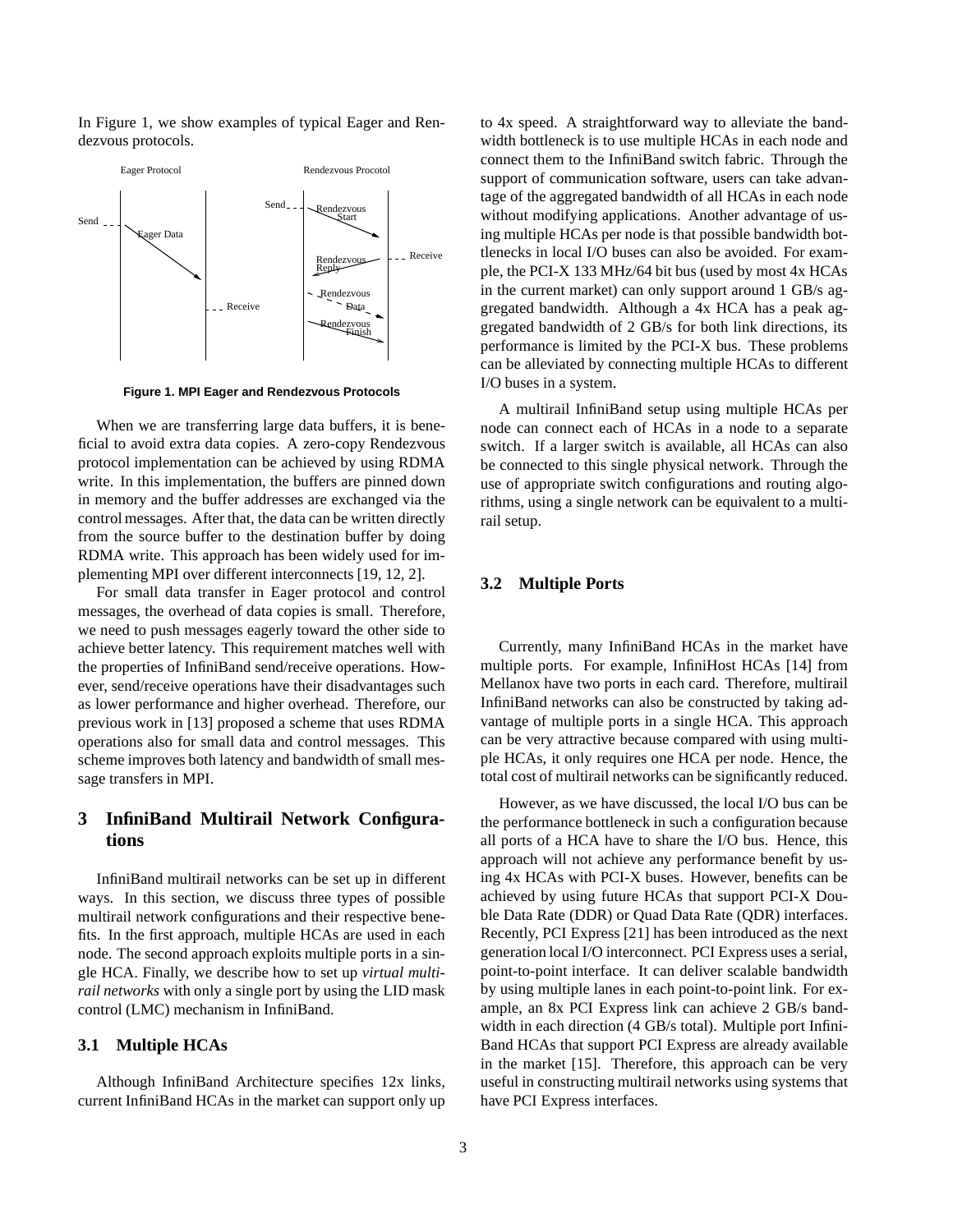#### **3.3 Single Port with LID Mask Control (LMC)**

In this subsection, we discuss another approach of setting up multirail InfiniBand networks which does not require multiple ports or HCAs for each node. The basic idea of this approach is to set up different paths between two ports on two nodes. By using appropriate routing algorithms, it is possible to make the paths independent of each other. Although a single network is used in this approach, we have multiple logical networks (or logical rails). If the logical networks are independent of each other, conceptually they are very similar to multirail networks. Therefore, we call this approach as *virtual multirail networks*.

In InfiniBand, each port has a *local identifier*(LID). Usually, a path is determined by the destination LID. Therefore, multiple LIDs need to be used in order to have different paths. To address this issue, InfiniBand provides a mechanism called *LID Mask Control* (LMC). Basically, LMC provides a way to associate multiple logical LIDs with a single physical port. Hence, multiple paths can be constructed by using LMC.

It should be noted that in virtual multirail networks, a port is shared by all the logical rails. Hence, if the port link bandwidth or the local I/O bus is the performance bottleneck, this approach cannot bring any performance benefit. It can only be used for fault tolerance in this case. However, if the performance bottleneck is inside the network, virtual multirail networks can improve communication performance by utilizing multiple paths.

## **4 Multirail MPI Design**

In this section, we present various high level design issues involved in supporting multirail networks in MPI over InfiniBand. We first present the basic architecture of our design. After that, we discuss how we can have a unified design to support multirail networks using multiple HCAs, multiple ports, multiple connections for a single port, or any combination of the above. Then we describe how we can achieve low overhead by integrating our design with MPI and taking advantage of InfiniBand RDMA operations. One important component in our architecture is *Scheduling Policies*. In the last part of this section, we discuss several policies supported by our architecture and also present an *adaptive striping scheme* that can dynamically adjust striping parameters based on current system conditions.

#### **4.1 Basic Architecture**

The basic architecture of our design to support multirail networks is shown in Figure 2. We focus on the architecture of the sender side. In the figure, we can see that besides MPI Protocol Layer and InfiniBand Layer, our design consists

of three important components: *Communication Scheduler*, *Scheduling Policies*, and *Completion Filter*.



**Figure 2. Basic Architecture of Multirail MPI Design**

The Communication Scheduler is the central part of our design. Basically, it accepts protocol messages from the MPI Protocol Layer, and stripes (or multiplexes) them across multiple *virtual subchannels*. (Details of virtual subchannels will be described later.) In order to decide how to do striping or multiplexing, the Communication Scheduler uses information provided by the Scheduling Policies component. Scheduling Policies can be static schemes that are determined at initialization time. They can also be dynamic schemes that adjust themselves based on input from other components of the system.

Since a single message may be striped and sent as multiple messages through the InfiniBand Layer, we use the Completion Filter to filter completion notifications and to inform the MPI Protocol Layer about completions only when necessary. The Completion Filter can also gather information based on the completion notifications and use it as input to adjust dynamic scheduling policies.

## **4.2 Virtual Subchannel Abstraction**

As we have discussed, multirail networks can be built by using multiple HCAs in a single node, or by using multiple ports in a single HCA. We have also seen that even with a single port, it is possible to achieve performance benefits by allowing multiple paths to be set up between two endpoints. Therefore, it is desirable to have a single implementation to handle all these cases instead of dealing with them separately.

In MPI applications, every two processes can communicate with each other. This is implemented in many MPI designs by a data structure called *virtual channel* (or *virtual connection*). A virtual channel can be regarded as an abstract communication channel between two processes. It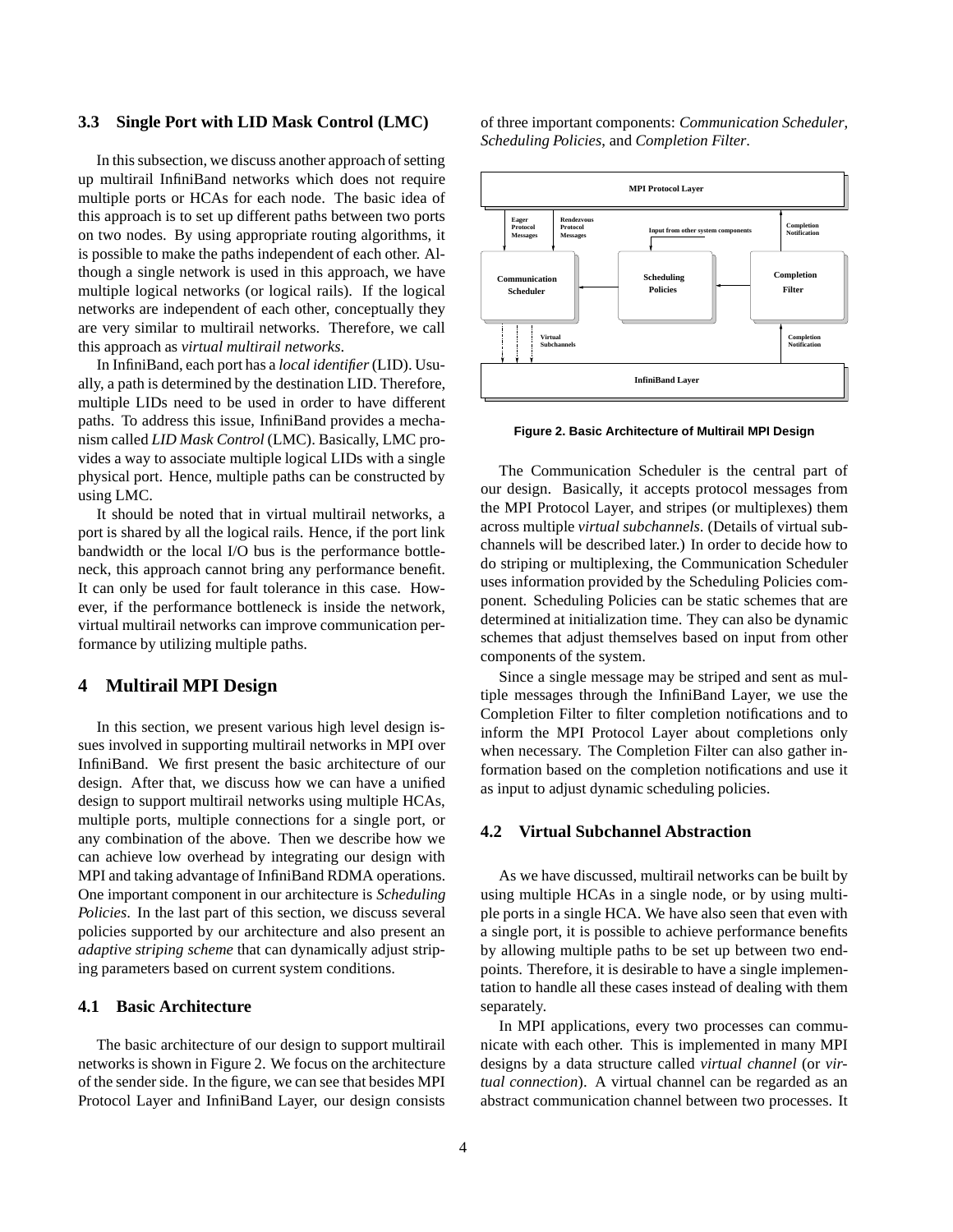does not have to correspond to a physical connection of the underlying communication layer.

In this paper, we use an enhanced virtual channel abstraction to provide a unified solution to support multiple HCAs, multiple ports, and multiple paths for a single port. In our design, a virtual channel can consist of multiple *virtual subchannels* (called subchannels later). Since our MPI implementation mainly takes advantage of the InfiniBand Reliable Connection (RC) service, each subchannel corresponds to a reliable connection at the InfiniBand Layer. At the virtual channel level, we maintain various data structures to coordinate all the subchannels.

It is easy to see how this enhanced abstraction can deal with all the multirail configurations we have discussed. In the case of each node having multiple HCAs, subchannels for a virtual channel correspond to connections that go through different HCAs. If we would like to use multiple ports of the HCAs, we can set up subchannels so that there is one connection for each port. Similarly, different subchannels/connections can be set up in a single port that follow different paths. Once all the connections are initialized, the same subchannel abstraction is used for communication in all cases. Therefore, there is essentially no difference for all the configurations except for the initialization phase. The subchannel abstraction can also easily deal with cases in which we have a combination of multiple HCAs, multiple ports, and multiple paths for a single port. This idea is further illustrated in Figure 3.



**Figure 3. Virtual Subchannel Abstraction**

#### **4.3 Integration with MPI protocols**

In some MPI implementations, functionalities such as striping messages across multiple network interfaces are part of a messaging layer. This messaging layer provides an interface to upper layer software such as MPI. One advantage of this approach is high portability, as other upper layer software can also be benefited from multirail networks. Our design is different because we have chosen to integrate these functionalities more tightly with the MPI communication protocols. Instead of focusing on portability, we aim to achieve high efficiency and flexibility in our implementation. Since multirail support is integrated with MPI protocols, we can specifically tailor its design to MPI to reduce overhead. This tightly coupled structure also gives us more flexibility in controlling how messages are striped or multiplexed in different MPI protocols.

One key design decision we have made is to allow message striping only for RDMA messages, although all messages, including RDMA and send/receive, can use multiplexing. This is not a serious restriction for MPI because MPI implementations over InfiniBand usually only use RDMA operations to transfer large messages. Send/receive operations are often used only for transferring small messages. By using striping with RDMA, there is almost no overhead to reassemble messages because data is directly put into the destination buffer. Zero-copy protocols in MPI, which usually take advantage of RDMA, can be supported in a straightforward manner.

As an example, let's take a look at the Eager and the Rendezvous protocols shown in Figure 1. In the Eager protocol, the data message can be sent using either RDMA or send/receive operations. However, since this message is small, striping is not necessary and only multiplexing is used. In the Rendezvous protocol, control messages are not striped. However, data messages can be striped since they can be very large.

#### **4.4 Scheduling Policies**

Different scheduling policies can be used by the Communication Scheduler to decide which subchannels to use for transferring messages. We categorize different policies into two classes: static schemes and dynamic schemes. In a static scheme, the policy and its parameters are determined at initialization time and stay unchanged during the execution of MPI applications. On the other hand, a dynamic scheme can switch between different policies or change its parameters.

In our design, scheduling policies can also be classified into multiplexing schemes and striping schemes. Multiplexing schemes are used for send/receive operations and RDMA operations with small data, in which messages are not striped. Striping schemes are used for large RDMA messages.

For multiplexing schemes, a simple solution is *binding*, in which only one subchannel is used for all messages. This scheme has the least overhead. It can take advantage of multiple subchannels if there are multiple processes in a single node. For utilizing multiple subchannels with a single pro-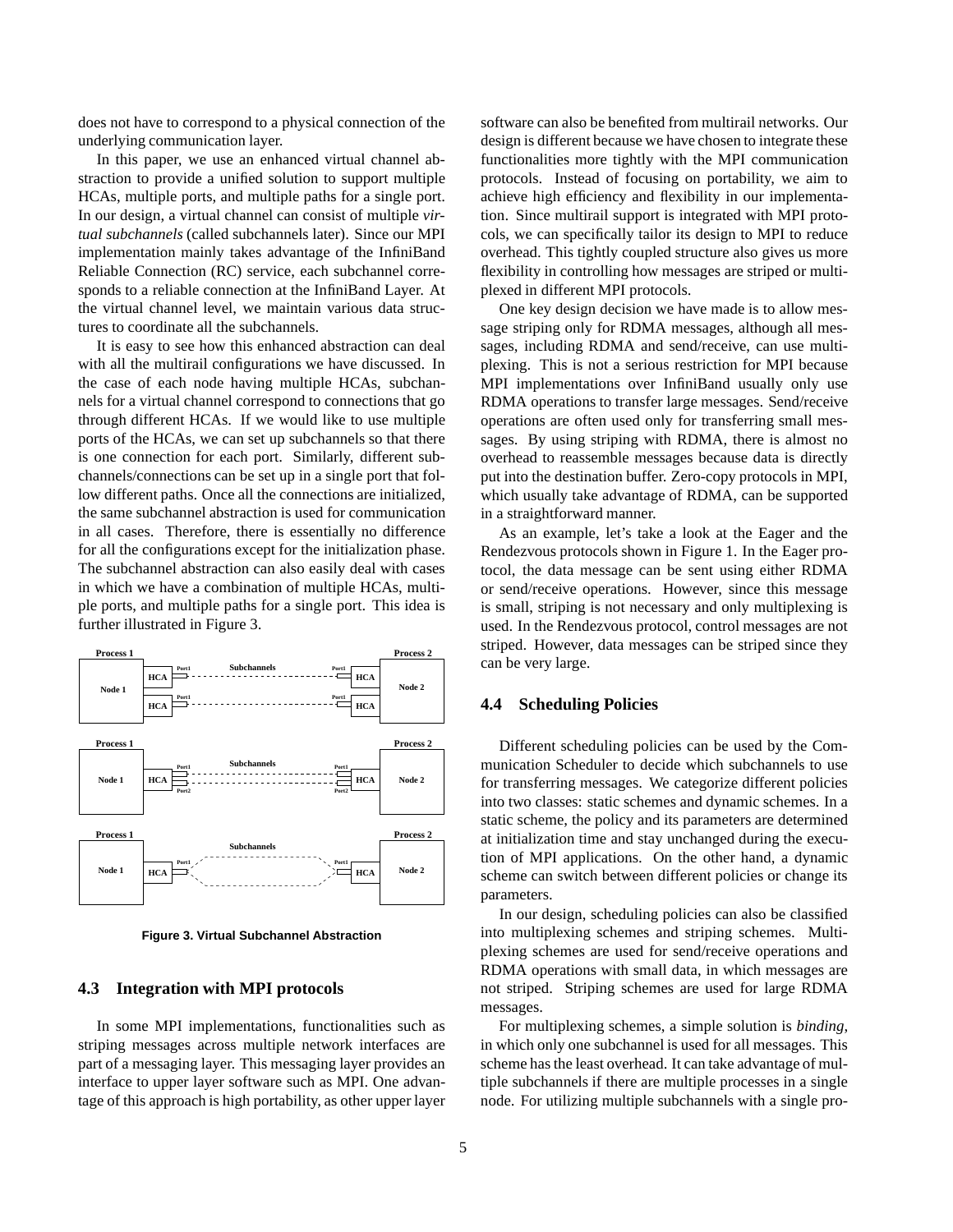cess per node, schemes similar to Weighted Fair Queuing (WFQ) and Generalized Processor Scheduling (GPS) have been proposed in the networking area [1]. These schemes take into consideration the length of a message. In Infini-Band, the per operation cost usually dominates for small messages. Therefore, we choose to ignore the message size for small messages. As a result, simple *round robin* or *weighted round robin* schemes can be used for multiplexing. In some cases, different subchannels may have different latencies. This will result in many out-of-order messages for round robin schemes. A variation of round robin called *window based round robin* can be used to address this issue. In this scheme, a window size W is given and a subchannel is used to sent W messages before the Communication Scheduler switches to another subchannel. Since W consecutive messages travels the same subchannel, the number of outof-order messages can be greatly reduced for subchannels with different latencies.

For striping schemes, the most important factor we need to consider is the bandwidth of each subchannel. It should be noted that we should consider *path bandwidth* instead of *link bandwidth*, although they can sometimes be the same depending on the switch configuration and the communication pattern. *Even striping* can be used for subchannels with equal bandwidth, while *weighted striping* can be used for subchannels with different bandwidths. Similar to multiplexing, *binding* can be used when there are multiple processes in a single node.

## **4.5 Adaptive Striping**

As we have discussed in the previous subsection, it is important to take into consideration path bandwidth for striping schemes. A simple solution is to use *weighted striping* and set the weights of different subchannels to their respective link bandwidths. However, this method fails to address the following problems: First, sometimes information such as link bandwidth is not available directly to MPI implementations. Second, in some cases, bottlenecks in the network or switches may make the path bandwidth smaller than the link bandwidth. Finally, path bandwidth can also be affected by other ongoing communication. Therefore, it may change over time. A partial solution to these problems is to carry out small tests during the initialization phase of MPI applications to determine the path bandwidth. However, in addition to its high overhead (tests need to be done for every subchannel between every pair of nodes), it still fails to solve the last problem.

In this subsection, we propose a dynamic scheme for striping large messages. Our scheme, called *adaptive striping scheme*, is based on the weighted striping scheme. However, instead of using a set of fixed weights that are set at initialization time, we constantly monitor the progress of different stripes in each subchannel and exploit feedback information from the InfiniBand Layer to adjust the weights to their optimal values.

In designing the adaptive striping scheme, we assume the latencies of all subchannels are about the same and focus on their bandwidth. In order to achieve optimal performance for striping, a key insight is that the message must be striped in such a way that transmission of each stripe will finish at about the same time. This results in perfect load balancing and minimum message delivering time. Therefore, our scheme constantly monitors the time each stripe spent in each subchannel and use this information to adjust the weight so that striping distribution becomes more and more balanced and eventually reaches optimum. This feedback based control mechanism is illustrated in Figure 4.



**Figure 4. Feedback Loop in Adaptive Striping**

In InfiniBand, a completion notification will be generated after each message is delivered to the destination and an acknowledgment is received. With the help of Completion Filter, the progress engine of our MPI implementation uses polling to check any new completion notification and take appropriate actions. In order to calculate the delivering time of each stripe, we first record the start time of each stripe when it is handed over to the InfiniBand Layer for transmission. When the delivery is finished, a completion notification will be generated by the InfiniBand Layer. The Completion Filter component will then record the finish time and derive the delivering time by subtracting the start time from it. After delivering times for all stripes of a message are collected, adjustment of weights is calculated and sent to the Scheduling Policies component to adjust the policy. Later, the Communication Scheduler will use the new policy for striping.

Next we will discuss the details of weight adjustment. Our basic idea is to have a fixed number of total weights and redistribute it based on feedback information obtained from different stripes of a single message. Suppose the total weight is  $W_{total}$ , the current weight of subchannel i is  $W_i$ , the path bandwidth of subchannel  $i$  is  $BW_i$ , the message size is  $S$ , and the stripe delivering time for subchannel  $i$  is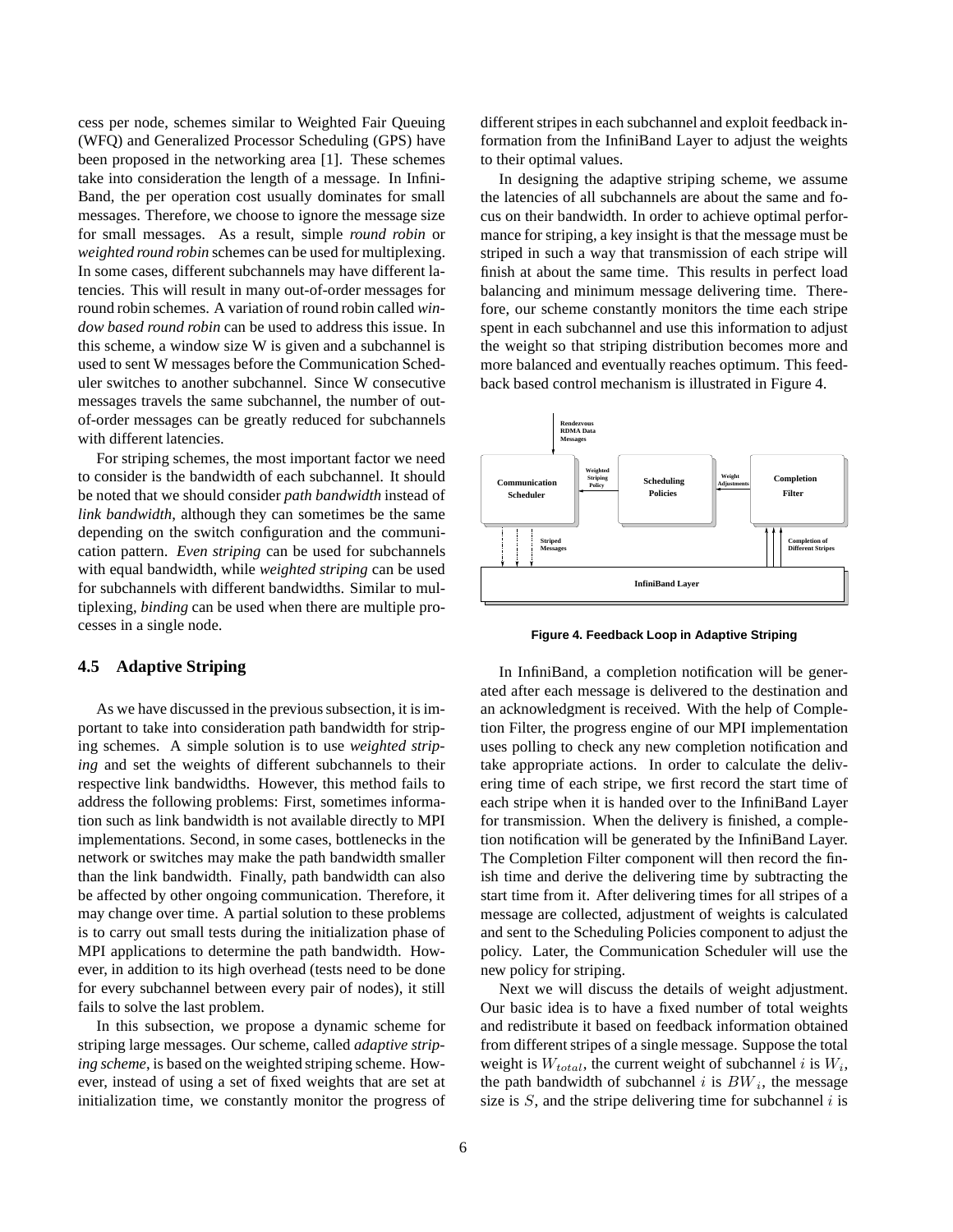$t_i$ , we then have the following:

$$
BW_i = \frac{S \cdot \frac{W_i}{W_{total}}}{t_i} = \frac{S \cdot W_i}{t_i \cdot W_{total}}
$$
(1)

Since  $W_{total}$  and S are the same for all subchannels, we have the following:

$$
BW_i \propto \frac{W_i}{t_i} \tag{2}
$$

Therefore, new weight distributions can be done based on Equation 2. Suppose  $W_i'$  is the new weight for subchannel *i*, the following can be used to calculate  $W_i'$ :

$$
W'_{i} = W_{total} \cdot \frac{\frac{W_{i}}{t_{i}}}{\sum_{k \in subchannels} \frac{W_{k}}{t_{k}}}
$$
(3)

In Equation 3, weights are completely redistributed based on the feedback information. To make our scheme more robust to fluctuations in the system, we can preserve part of the historical information. Suppose  $\alpha$  is a constant between 0 and 1, we can have the following equation:

$$
W'_{i} = (1 - \alpha) \cdot W_{i} + \alpha \cdot W_{total} \cdot \frac{\frac{W_{i}}{t_{i}}}{\sum_{k \in subchannels} \frac{W_{k}}{t_{k}}} \tag{4}
$$

In our implementation, the start times of all stripes are almost the same and can be accurately measured. However, completion notification are generated by the Infini-Band Layer asynchronously and we only record the finish time of a stripe as we have found its completion notification. Since MPI progress engine processing can be delayed due to application computation, we can only obtain an upper bound of the actual finish time and the resulting delivering  $t_i$  is also an upper bound. Therefore, one question is how accurately we can estimate the delivering time  $t_i$  for each subchannel. To address this question, we consider three cases:

- 1. Progress engine is not delayed. In this case, accurate delivering time can be obtained.
- 2. Progress engine is delayed and some of the delivering times are overestimated. Based on Equation 4, in this case, weight redistribution will not be optimal, but it will still improve performance compared with the original weight distribution.
- 3. Progress engine is delayed for a long time and we find all completion notifications at about the same time. Based on Equation 4, this will essentially result in no change in the weight distribution.

We can see that in no case will the redistribution result in worse performance than the original distribution. In practice, case 1 is the most common and accurate estimation can be expected most of the time.

# **5 Detailed Design Issues**

Our multirail MPI is based on MVAPICH [19, 13], our MPI implementation over InfiniBand. MVAPICH is derived from MPICH [9], which was developed at Argonne National Laboratory and is currently one of the most popular MPI implementations. MVAPICH is also derived from MVICH [12], which is an ADI2 implementation for VIA [5].

In this section, we discuss some of the detailed design issues in our multirail design. These issues include some special cases for multiple HCAs, handling out-of-order messages, and RDMA completion notification.

#### **5.1 Handling Multiple HCAs**

In Section 4, we have described how we can provide a unified design for multiple HCAs, multiple ports, and multiple connections in a single port. The key idea is to use the subchannel abstraction. Once subchannels are established, there is essentially no difference in dealing with all the different cases.

However, due to some restrictions in InfiniBand, there are two situations that must be handled differently for multiple HCAs: completion queue (CQ) polling and buffer registration.

Our MPI implementation uses mostly RDMA to transfer messages and we have designed special mechanisms at the receiver to detect incoming messages [13]. However, CQs are still used at the sender side. Although multiple connections can be associated with a single CQ, InfiniBand requires all these connections to be from a single HCA. Therefore, in the case of multiple HCAs, we need to uses multiple CQs. This results in slightly higher overhead due to the extra polling of CQs.

Buffer registration also needs different handling for multiple HCAs. In InfiniBand, buffer registration serves two purposes. First, it ensures the buffer will be pinned down in physical memory so that it can be safely accessed by InfiniBand hardware using DMA. Second, it provides the InfiniBand HCA with address translation information so that buffers can be accessed through virtual addresses. Hence, if a buffer is to be sent through multiple HCAs, it must be registered with each of them. Currently, we have used a simple approach of registering the whole buffer with all HCAs. Although this approach increases the registration overhead, this overhead can be largely avoided by using a registration cache. In future, we plan to investigate schemes that only register part of the buffer with each HCAs.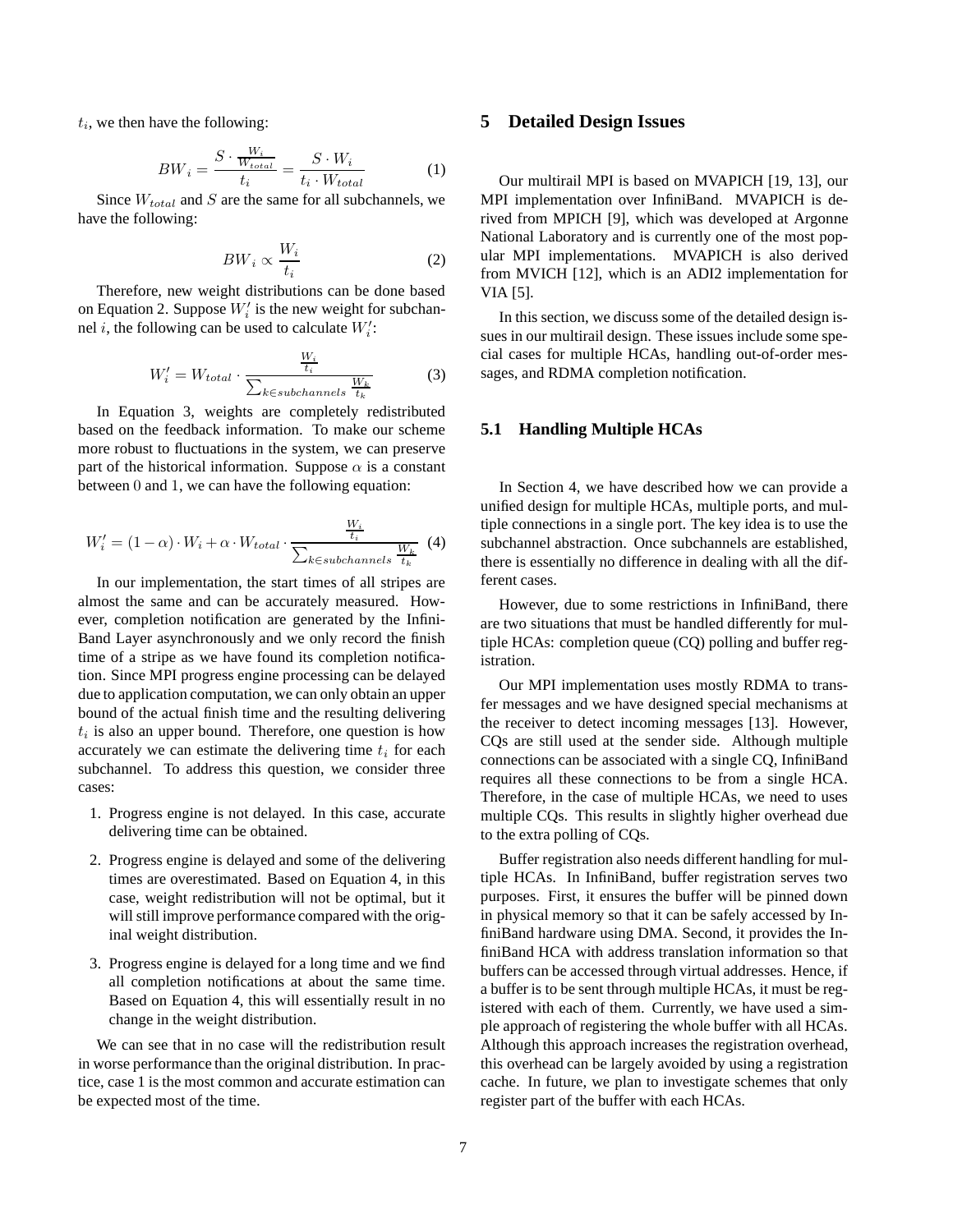#### **5.2 Out-of-Order Message Processing**

Due to the requirement of MPI, it is desirable to process messages in order in our multirail implementation. Since we use Reliable Connection (RC) service provided by InfiniBand for each subchannel, messages will not be lost and they are delivered in order in a single subchannel. However, there is no ordering guarantee for multiple subchannels of the same virtual channel. To address this problem, we introduce a *Packet Sequence Number* (PSN) variable for each virtual channel. Every message sent through this virtual channel will carry current PSN and also increment it. Each receiver maintains an *Expected Sequence Number* (ESN) for every virtual channel. When an out-of-ordermessage arrives, it is put into an *out-of-order queue* associated with this virtual channel and its processing is deferred. This queue is checked at proper times when a message in the queue may be the next expected packet.

The basic operations on the out-of-order queue are *enqueue*, *dequeue*, and *search*. To improve performance, it is desirable to optimize these operations. In practice we have found that when appropriate communication scheduling policies are used, out-of-order messages are very rare. As a result, very little overhead is spent in out-of-order message handling.

#### **5.3 RDMA Completion Notification**

In our design, large RDMA messages such as data messages in the Rendezvous protocol can be striped into multiple smaller messages. Hence, multiple completion notifications may be generated for a single message at the sender side. The Completion Filter component in our design will notify the MPI Protocol Layer only after it has collected all the notifications.

At the receiver, the MPI protocol Layer also needs to know when the data message has been put into the destination buffer. In our original design, this is achieved by using a *Rendezvous finish* control message. This message will only be received after the Rendezvous data messages, since ordering is guaranteed for a single InfiniBand connection. However, this scheme is not enough for multiple subchannels. In this case, we have to use multiple Rendezvous finish messages – one per each subchannel where Rendezvous data is sent. The receiver will notify the MPI Protocol Layer only after it has received all the Rendezvous finish messages. It should be noted that these Rendezvous finish messages are sent in parallel and their transfer times are overlapped. Therefore, in general they have very small extra overhead.

# **6 Performance Evaluation**

In this section, we evaluate the performance of our multirail MPI design over InfiniBand. Our evaluation consists of two parts. In the first part, we show the performance benefit we can achieve compared with the original MPI implementation. In the second part, we provide an evaluation of our adaptive striping scheme. Due to the limitation of our testbed, we focus on multirail networks with multiple HCAs in the section.

#### **6.1 Experimental Testbed**

Our testbed cluster of 8 SuperMicro SUPER X5DL8- GG nodes with ServerWorks GC LE chipsets. Each node has dual Intel Xeon 3.0 GHz processors, 512 KB L2 cache, and PCI-X 64-bit 133 MHz bus. We have used InfiniHost MT23108 DualPort 4x HCAs from Mellanox. If both ports of an HCA are used, we can potentially achieve one way peak bandwidth of 2 GB/s. However, the PCI-X bus can only support around 1 GB/s maximum bandwidth. Therefore, for each node we have used two HCAs and only one port of each HCA is connected to the switch. The Server-Works GC LE chipsets have two separate I/O bridges. To reduce the impact of I/O bus, the two HCAs are connected to PCI-X buses connected to different I/O bridges. All nodes are connected to a single Mellanox InfiniScale 24 port switch (MTS 2400), which supports all 24 ports running at full 4x speed. Therefore, our configuration is equivalent to a two-rail InfiniBand network built from multiple HCAs. The kernel version we used is Linux 2.4.22smp. The InfiniHost SDK version is 3.0.1 and HCA firmware version is 3.0.1. The Front Side Bus (FSB) of each node runs at 533MHz. The physical memory is 1 GB of PC2100 DDR-SDRAM.

#### **6.2 Performance Benefits of Multirail Design**

To evaluate the performance benefit of using multirail networks, we compare our new multirail MPI with our original MPI implementation. In the multirail MPI design, unless otherwise stated, even striping is used for large messages and round robin scheme is used for small messages. We first present performance comparisons using micro-benchmarks, including latency, bandwidth and bidirectional bandwidth. We then present results for collective communication by using Pallas MPI benchmarks [20]. Finally, we carry out application level evaluation by using some of the NAS Parallel Benchmarks [17] and a visualization application. In many of the experiments, we have considered two cases: UP mode (each node running one process) and SMP mode (each node running two processes).

In Figures 5, 7 and 8, we show the latency, bandwidth and bidirectional bandwidth results in UP mode. We also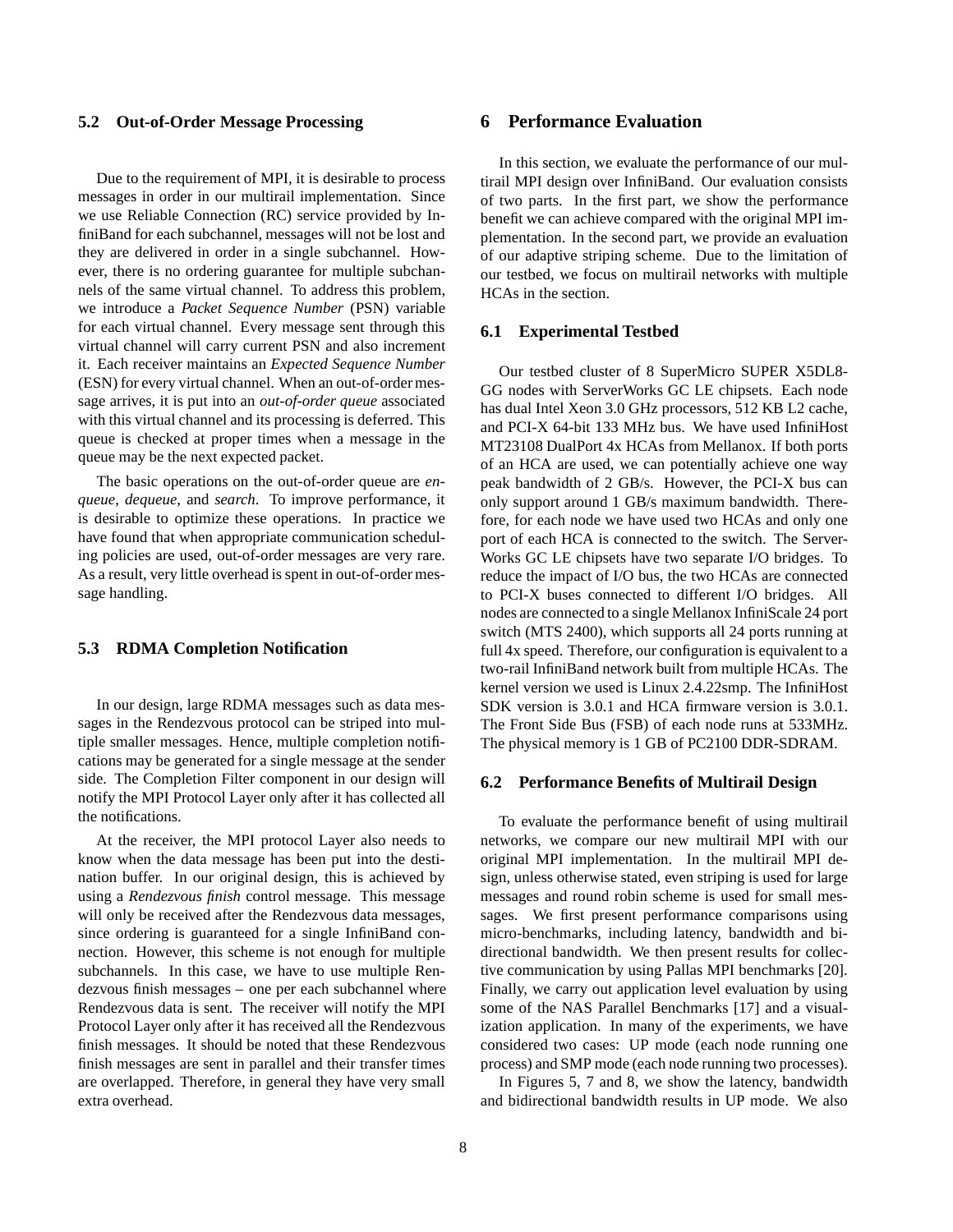

show bandwidth results for small messages in Figure 6. (Note that in the x axis of the figures, unit K is an abbreviation for  $2^{10}$  and M is an abbreviation for  $2^{20}$ .) From Figure 5 we can see that for small messages, the original design and the multirail design perform comparably. The smallest latency is around 6  $\mu$ s for both. However, as message size increases, the multirail design outperforms the original design. For large messages, it achieves about half the latency of the original design. In Figure 7, we can observe that multirail design can achieve significantly higher bandwidth. The peak bandwidth for the original design is around 884 MB/s. With the multirail design, we can achieve around 1723 MB/s bandwidth, which is almost twice the bandwidth obtained with the original design. Bidirectional bandwidth results in Figure 8 show a similar trend. The peak bidirectional bandwidth is around 943 MB/s for the original design and 1877 MB/s for the multirail design. In Figure 6 we can see that the round robin scheme can slightly improve bandwidth for small messages compared with the original scheme.

For Figures 9 and 10, we have used two processes on each node, each of them sending or receiving data from a process on the other node. It should be noted that in the bandwidth test, the two senders are on separate nodes. For the multirail design, we have shown results using both even striping policy and binding policy for large messages. Figure 9 shows that both striping and binding performs significantly better than the original design. We can also see that striping does better than binding. The reason is that striping can utilize both HCAs in both directions while binding only uses one direction in each HCA. Since in the bidirectional bandwidth test in SMP mode, both HCAs are utilized for both directions, striping and binding perform comparably, as can be seen from Figure 10.

In Figures 11, 12, 13 and 14 we show results for MPI\_Bcast and MPI\_Alltoall for 8 processes (UP mode) and 16 processes (SMP mode) using Pallas Benchmarks. The trend is very similar to what we have observed in previous tests. With multirail design, we can achieve significant performance improvement for large messages compared with the original design.

In Figures 15 and 16 we show application results. We have chosen the IS and FT applications (Class A and Class B) in the NAS Parallel Benchmarks because compared with other applications, they are more bandwidth-bound. We have also used a visualization application. This application is a modified version of the program described in [7]. We show performance numbers for both UP and SMP modes. However, due to the large data set size in the visualization application, we can only run it in UP mode.

From the figures we can see that multirail design results in significant reduction in communication time for all appli-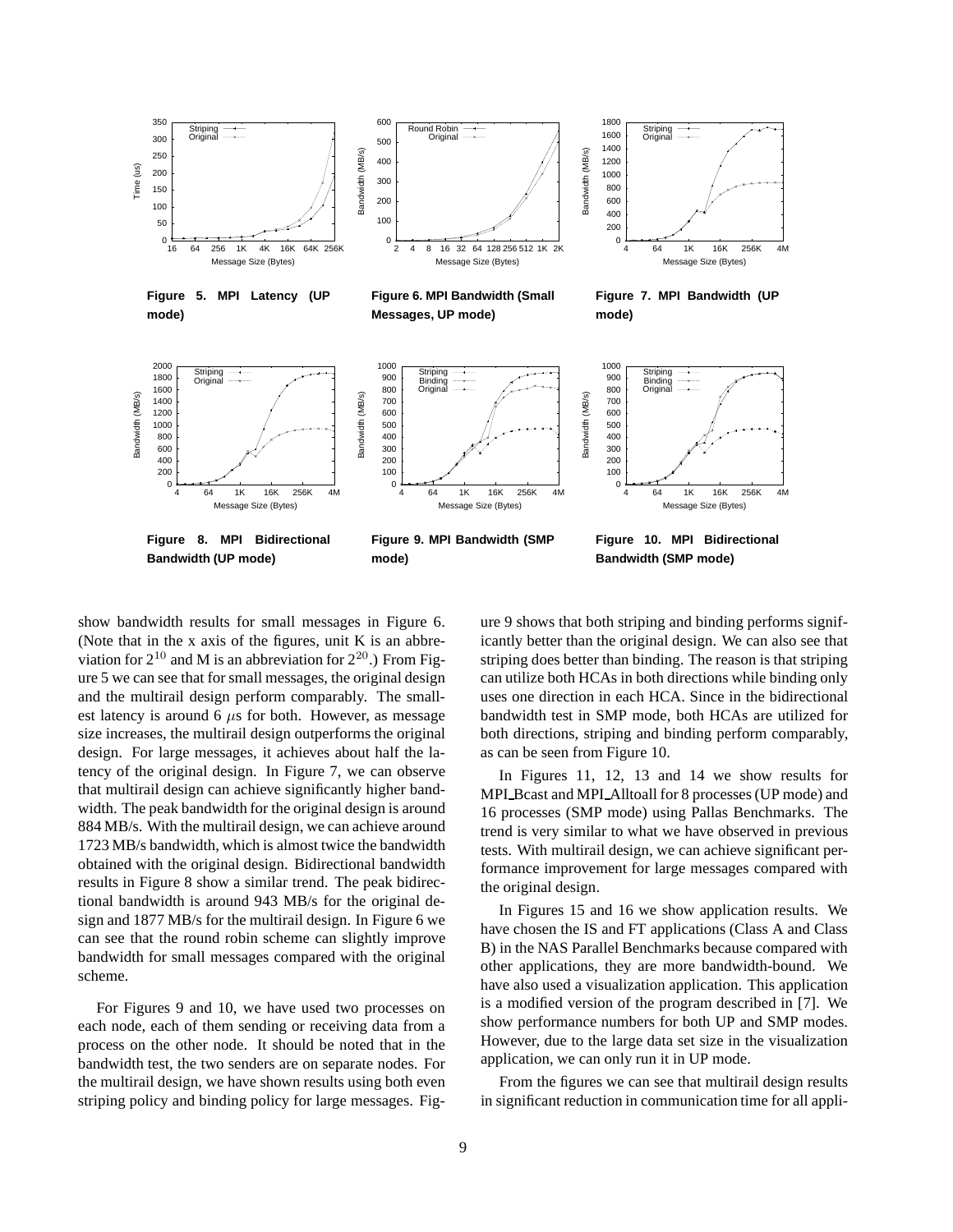

**Figure 11. MPI Bcast Latency (UP mode)**



**Figure 13. MPI Bcast Latency (SMP mode)**

cations in both UP and SMP modes. For FT, the communication time is reduced almost by half. For IS, the communication time is reduce by up to 38%, which results in up to 22% reduction in application running time. For the visualization application, the communication time is reduced by 43% and the application running time is reduced by 16%. Overall, we can see that multirail design can bring significant performance improvement to bandwidth-bound applications.





**Figure 12. MPI Alltoall Latency (UP mode)**



**Figure 14. MPI Alltoall Latency (SMP mode)**

### **6.3 Evaluating the Adaptive Striping Scheme**

In this subsection, we show how our proposed adaptive striping scheme can provide good performance in cases each rail has different bandwidth. To simulate this environment, for most of our experiments, we have forced the second HCA on each node to run at 1x speed with a peak bandwidth of 250 MB/s. The first HCA on each node still operates at the normal 4x speed (1 GB/s peak bandwidth). Without *a priori* knowledge of this environment, our multirail MPI implementation will use even striping. With this knowledge, it will use weighted striping and set the weights to 4 and 1 respectively for each subchannel. We compare both of them with the adaptive striping scheme, which assigns equal weights to both subchannels initially. We focus on microbenchmarks and UP mode in this subsection.

Figures 17 and 18 show the latency and bandwidth results. We can see that the adaptive striping scheme significantly outperforms even striping and achieves comparable performance with weighted striping. In Figure 19, we show bidirectional bandwidth results for the three schemes. An important finding is that our adaptive scheme can significantly outperform weighted striping in this case. This is because in the test, the communication traffic is assigned to the two subchannels as 4:1 based on the link speed (4x vs. 1x). With bidirectional traffic, the aggregate link speeds would be 8x and 2x respectively for each subchannel. How-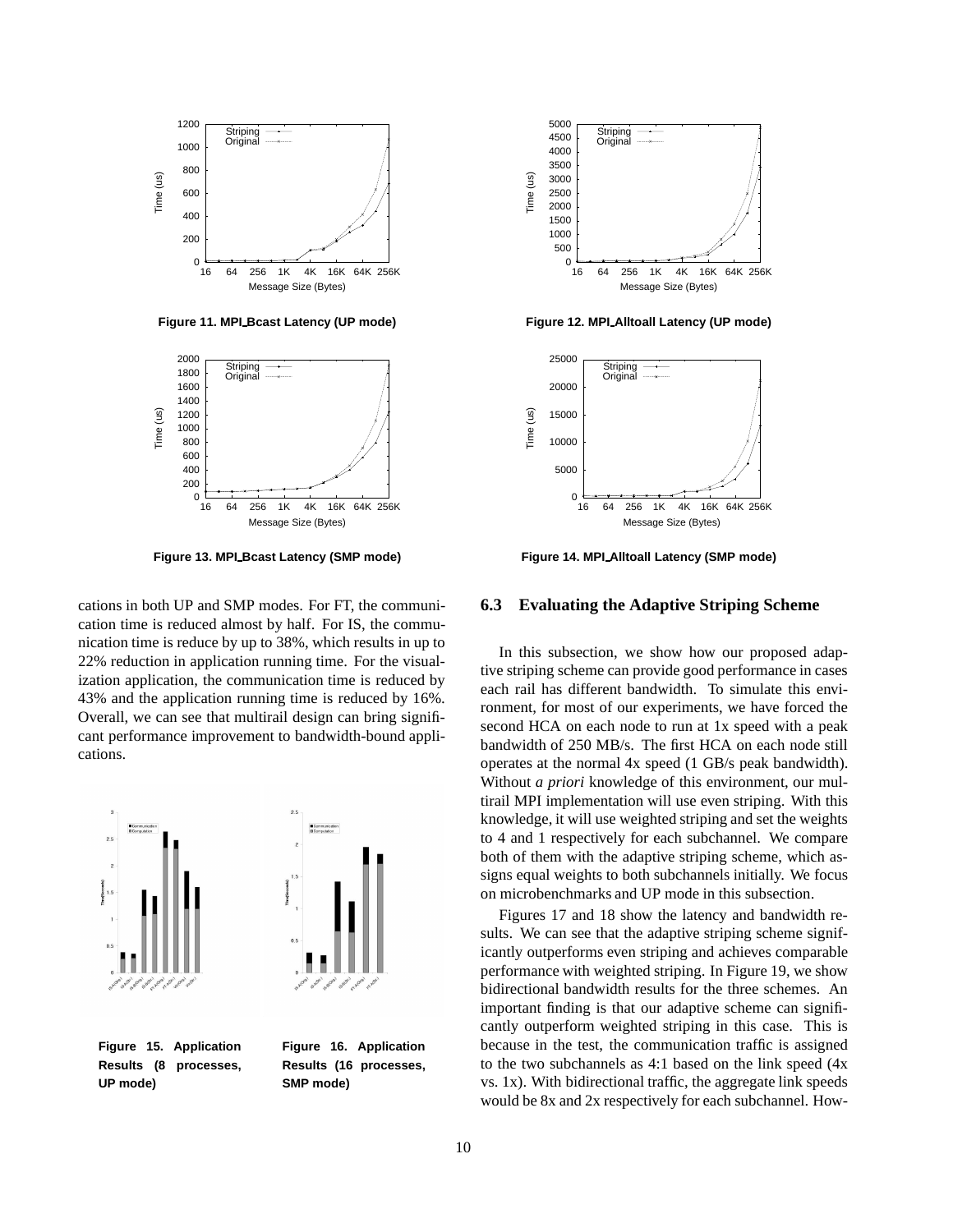

**Figure 17. MPI Latency with Adaptive Striping (UP mode)**



**Figure 19. MPI Bidirectional Bandwidth with Adaptive Striping (UP mode)**

ever, the PCI-X bus can only sustain a peak bandwidth of 1 GB/s, which is equivalent to 4x speed. Therefore, if we take into account the I/O bus bottleneck, the speed should be 4x and 2x for the two subchannels, respectively. Hence, the optimal weighted scheme should use 2:1 instead of 4:1. This also shows that even with *a priori* knowledge of link speed, static schemes may fail to achieve optimal performance because of impact from other system components and pattern of communication traffic. In contrast, the adaptive striping scheme can easily adjust the policy to achieve optimal striping.

In the following bandwidth tests, we let both HCAs operate at 4x speed. A bandwidth program runs on the two nodes and prints out the peak bandwidth results every one second. During the execution of the bandwidth program, we start another program on the two nodes which use the second HCA to transfer large messages. This program runs for around 10 seconds. We compare the adaptive striping scheme and even striping in Figure 20. We can see that at the beginning both schemes perform comparably. However, when the second program starts, one of the HCAs has to be shared by both programs. Hence, even striping is no longer optimal. As we can see, the adaptive scheme can achieve better performance by adjusting the weight of each subchannel accordingly. After the second program finishes,



**Figure 18. MPI Bandwidth with Adaptive Striping (UP mode)**



**Figure 20. MPI Bandwidth with Adaptive Striping**

the adaptive striping scheme can again adjust the weights to achieve peak performance.

# **7 Related Work**

Using multirail networks to build high performance clusters is discussed in [4]. The paper proposed different allocation schemes in order to eliminate conflicts at end points or I/O buses. However, the main interconnect focused in the paper was Quadrics [22] and the performance evaluation was done using simulation. In this paper, we focus on software support at the end points to build InfiniBand multirail networks and present experimental performance data.

VMI2 [23] is a messaging layer developed by researchers at NCSA. An MPI implementation over VMI2 is also available [18]. VMI2 runs over multiple interconnects. [23] briefly mentions VMI2's ability to striping large messages across different network interconnects. Instead of using a separate messaging layer, our design has integrated the multirail support with MPI protocols.

LA-MPI [8] is an MPI implementation developed at Los Alamos National Labs. LA-MPI was designed with the ability to stripe message across several network paths. LA-MPI design includes a *path scheduler*, which determines which path a message will travel. This design bears some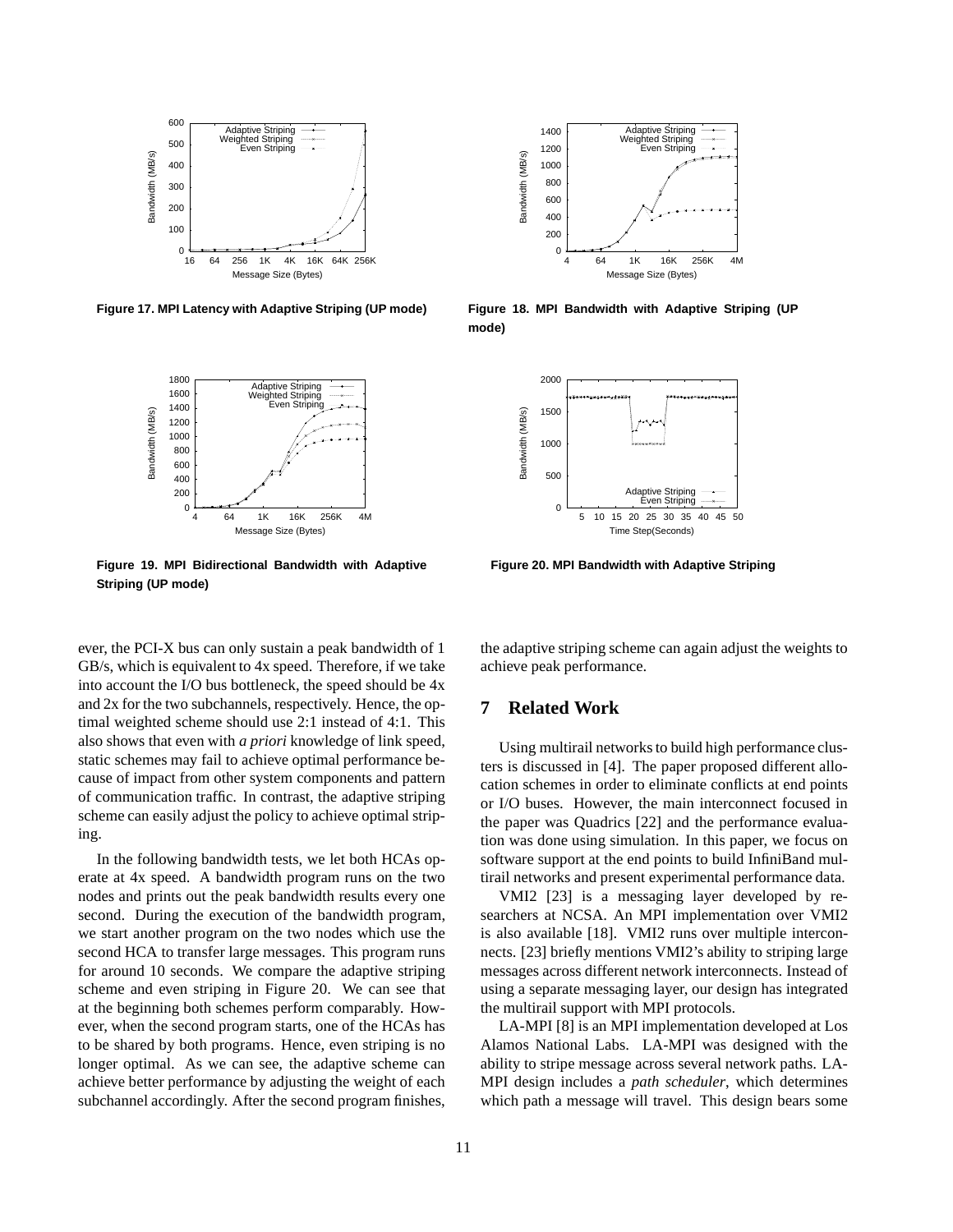similarity with our approach. However, in this paper we focus on InfiniBand architecture and discuss different design issues and policies. We have also proposed an adaptive striping scheme.

IBM has supported using multirail networks for its SP switches and adapters [6]. SGI's Message Passing Toolkit [24] and Sun's MPI implementation over its SUN Fire Link [25] also support the ability of striping message across multiple links. However, details about how striping is implemented are not available in the literature. Recently, Myricom announced its message passing layers called *Myrinet Express* and *GM2* [16]. Both can stripe messages across two different ports on a single Myrinet NIC and overcome the limitation of Myrinet link bandwidth. GM2 is now available. However, Myrinet Express has not been released and its internal design are not yet available.

Striping in the network systems have been used for many years. [3] provides a survey of how striping is used at different layers in the network subsystems. Work done in [1] proposes an architecture to stripe packets across multiple links in order to achieve fair load sharing. Striping across multiple TCP/IP connections has also been studied in the literature. One example is PSockets [26]. PSockets presents to the application layer the same socket interface as that used in TCP/IP. It transparently stripes a message across multiple TCP/IP connections.

# **8 Conclusions and Future Work**

In this paper, we present an in-depth study of designing high performance multirail InfiniBand clusters. We discuss various ways of setting up multirail networks with Infini-Band and propose a unified MPI design that can support all these approaches. By taking advantage of RDMA operations in InfiniBand and integrating the multirail design with MPI communication protocols, our design supports multirail networks with very low overhead. Our design also supports different policies of using multiple rails. Another contribution of this paper is an adaptive striping scheme that can dynamically change the striping parameters based on the current available bandwidths of different rails.

We have implemented our design and carried out detailed performance evaluation. Our performance results show that the multirail MPI can significant improve MPI communication performance. With a two rail InfiniBand network, we can achieve almost twice the bandwidth and half the latency for large messages compared with the original MPI. The multirail MPI design can also significantly reduce communication time as well as running time for bandwidth-bound applications. We have also shown that the adaptive striping scheme can achieve excellent performance without *a priori* knowledge of the bandwidth of each rail.

In future, we plan to carry out experiments on larger

scale testbeds and study the impact of our design and different policies on other applications. We would also like to evaluate our design using PCI Express systems by setting up multirail networks using multiple HCA ports. Another direction we are currently working on is to optimize collective communication by taking advantage of multirail networks. In this paper, we have focused on how to use multirail InfiniBand networks to achieve high performance. Another important usage of multirail networks is to achieve network fault tolerance. We also plan to investigate this direction.

# **References**

- [1] H. Adiseshu, G. M. Parulkar, and G. Varghese. A reliable and scalable striping protocol. In *SIGCOMM*, pages 131– 141, 1996.
- [2] M. Banikazemi, R. K. Govindaraju, R. Blackmore, and D. K. Panda. MPI-LAPI: An Efficient Implementation of MPI for IBM RS/6000 SP Systems. *IEEE Transactions on Parallel and Distributed Systems*, pages 1081–1093, October 2001.
- [3] C. Brendan, S. Traw, and J. M. Smith. Striping within the network subsystem. *IEEE Network*, 9(4):22, 1995.
- [4] S. Coll, E. Frachtenberg, F. Petrini, A. Hoisie, and L. Gurvits. Using Multirail Networks in High-Performance Clusters. *Concurrency and Computation: Practice and Experience*, 15(7-8):625, 2003.
- [5] Compaq, Intel, and Microsoft. VI Architecture Specification V1.0, December 1997.
- [6] A. Farazdel, G. R. Archondo-Callao, E. Hocks, T. Sakachi, and F. Vagnini. *IBM Red Book: Understanding and Using the SP Switch*. IBM, Poughkeepsie, NY, 1999.
- [7] J. Gao and H.-W. Shen. Parallel View-Dependent Isosurface Extraction Using Multi-Pass Occlusion Culling. In *Proceedings of 2001 IEEE Symposium in Parallel and Large Data Visualization and Graphics*, pages 67–74, October 2001.
- [8] R. L. Graham, S.-E. Choi, D. J. Daniel, N. N. Desai, R. G. M. C. E. Rasmussen, L. D. Risinger, and M. W. Sukalski. A network failure tolerant message passing system for terascale clusters. In *16th Annual ACM International Conference on Supercomputing (ICS '02)*, June 2002.
- [9] W. Gropp, E. Lusk, N. Doss, and A. Skjellum. A High-Performance, Portable Implementation of the MPI Message Passing Interface Standard. *Parallel Computing*, 22(6):789– 828, 1996.
- [10] W. Gropp, E. Lusk, and A. Skjellum. *Using MPI: Portable Parallel Programming with the Message Passing Interface,* 2nd edition. MIT Press, Cambridge, MA, 1999.
- [11] InfiniBand Trade Association. InfiniBand Architecture Specification, Release 1.1. http://www.infinibandta.org, November 2002.
- [12] Lawrence Berkeley National Laboratory. MVICH: MPI for Virtual Interface Architecture. http://www.nersc.gov/research/FTG/mvich/index.html, August 2001.